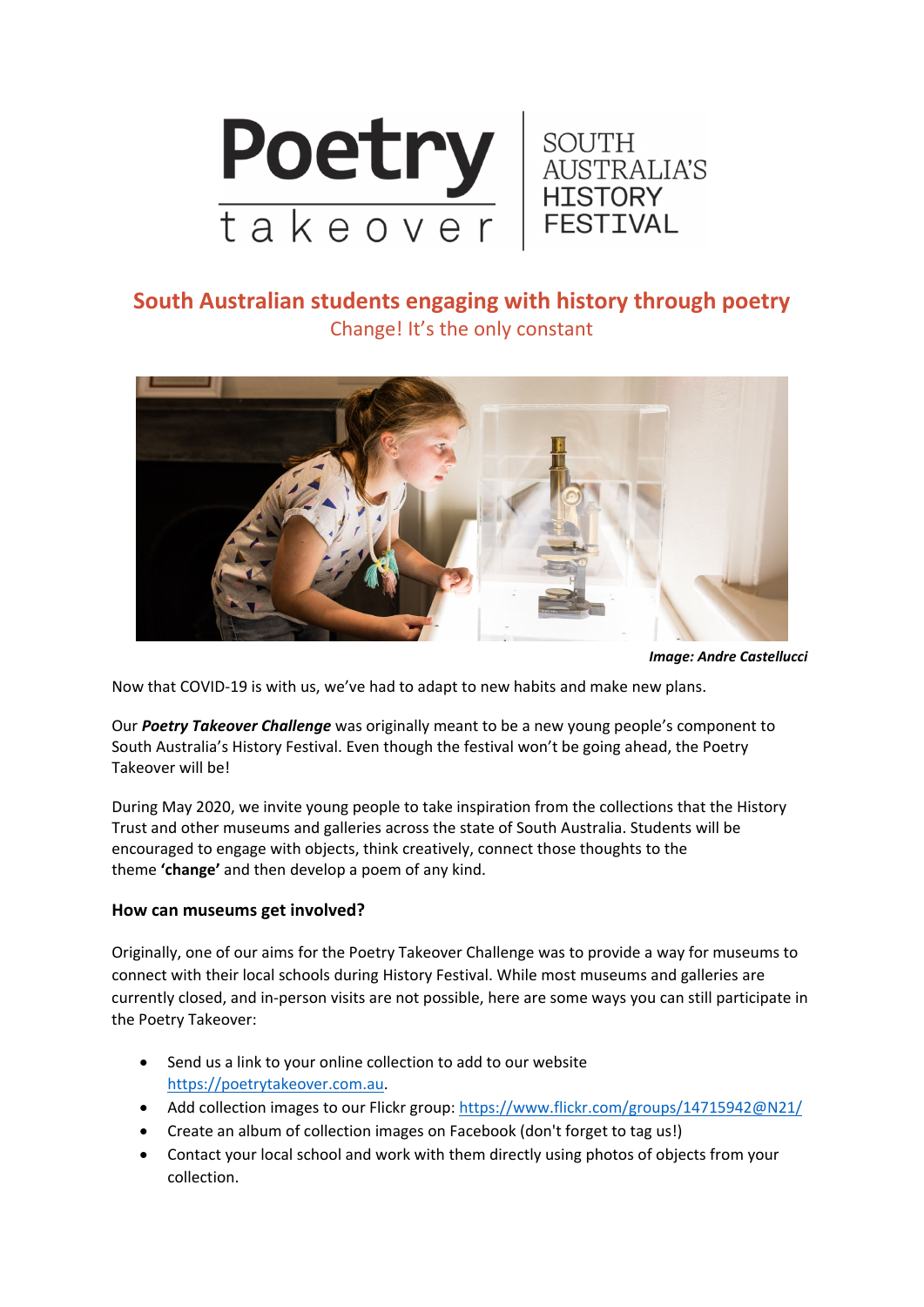Also, be sure to let your social media followers know you're taking part and invite them to check out your online collections.

Poems and the objects of inspiration will be displayed on the Poetry Gallery on our website https://poetrytakeover.com.au and shared on social media. Entrants will also go in the running to win one of six \$50 Dymocks vouchers.

#### **When**

The Poetry Takeover Challenge will open for entries on Friday 1 May and close on Sunday 31 May.

#### **Who**

All South Australians students in years 4 to 11 can enter the challenge. Museum staff, parents, carers and teachers can provide support – resources are available on our website.

Museums, galleries and other collecting institutions can get involved by making objects in their collection available to students as inspiration.

Families, friends and communities are encouraged to share their favourite poems on social media and vote for the Community Choice prize.

#### **Where**

For information and resources visit the Poetry Takeover website: https://poetrytakeover.com.au

Like Poetry Takeover on Facebook: https://www.facebook.com/historyfestivalpoetrytakeover

Contact the History Trust if you have any questions: historyfestival@history.sa.gov.au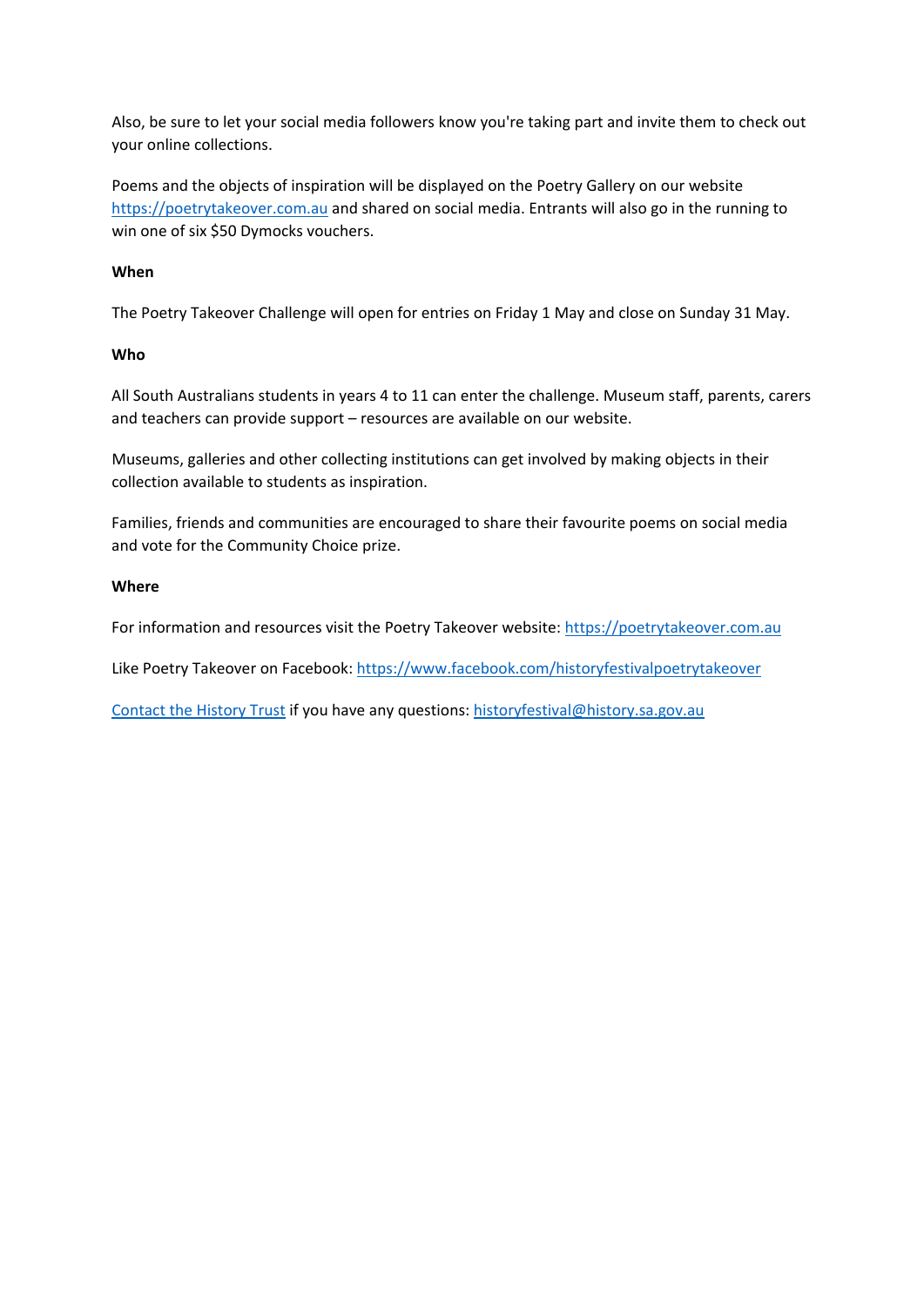# **How participation in the poetry takeover helps demonstrate good museum and collections standards**

Standards that could be addressed by participation in the History Festival *Poetry Takeover* 2020

#### **Part A: Managing the Museum**

Principle A3: The museum manages its workers to make the best use of their skills and knowledge, and to achieve the museum's purpose. Supporting Standards

- The museum defines its key roles and tasks, and recruits and appoints suitable people for specific roles.
- The museum defines and communicates the duties, rights and responsibilities of the museum and its workers.
- The museum acknowledges that museum work involves special skills, and gives workers opportunities to acquire or enhance these skills.

Principle A4: The museum is a secure, well-managed facility that presents a positive public image. Supporting Standards

- The museum dedicates appropriate spaces to all activities.
- The museum conserves, maintains, protects and documents its assets.

#### **Part B: Involving people**

Principle B1: The museum is used, supported and valued by diverse communities as a worthwhile place where people can express, share and discover significant stories, ideas and objects. Supporting **Standards** 

- The museum includes a range of people in its operations and programs.
- The museum carries out its activities as part of a broader community and contributes to community events.

Principle B2: The museum presents its most significant collection items, stories and themes through engaging exhibitions and programs. Supporting Standards

- The museum selects significant collection areas, stories or themes to highlight, based on what is most relevant to its purpose and audiences.
- The museum's exhibitions, activities and events actively encourage lifelong learning.

Principle B3: The museum is committed to its current and potential audiences, and caters for their needs and interests through its communications, programs and services. Supporting Standards

- The museum knows who its current and potential audiences are and has strategies to attract and retain them.
- The museum promotes its collection, key attractions, programs and services.
- The museum provides information to help visitors locate the museum and find their way around while they are there.